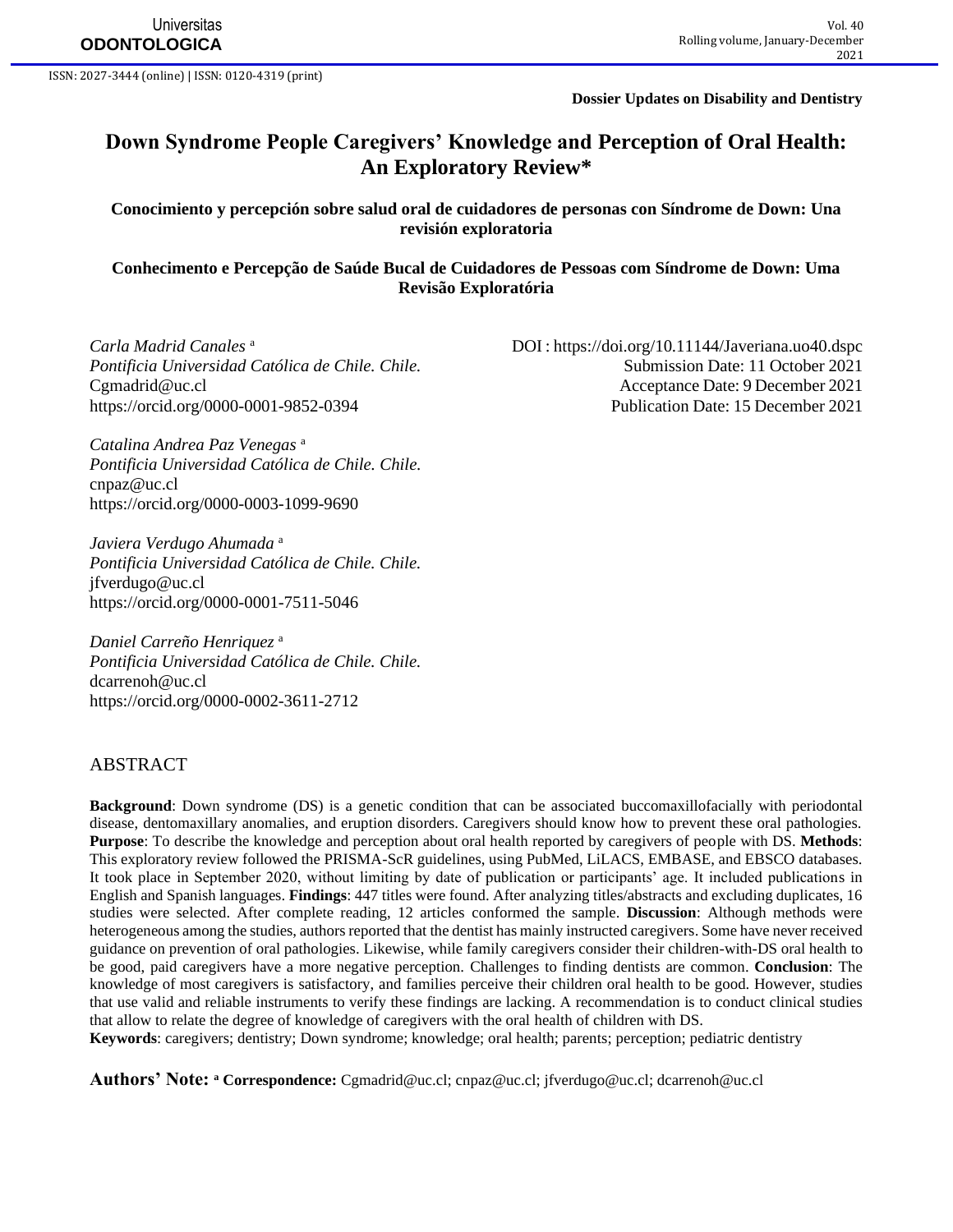#### RESUMEN

**Antecedentes:** El síndrome de Down (SD) es una condición genética que puede asociarse bucomaxilofacialmente con enfermedad periodontal, anomalías dentomaxilares y alteraciones de erupción. Es relevante que los cuidadores conozcan cómo prevenir estas patologías bucodentales. **Objetivo:** Describir el grado de conocimiento sobre salud oral reportado por cuidadores de personas con SD y su percepción respecto al estado bucodental de quienes tienen a cargo. **Métodos**: Esta revisión exploratoria siguió los lineamientos PRISMA-ScR, utilizando las bases de PubMed, LiLACS, EMBASE y EBSCO. Se realizó en septiembre de 2020, sin limitar fecha de publicación ni edad de los participantes. Incluyó idiomas inglés y español. **Resultados**: Se encontraron 447 estudios. Después de analizar títulos, resúmenes y excluir duplicados, se seleccionaron 16 estudios. Luego de la lectura completa, se incluyeron 12 artículos. **Discusión:** Si bien los métodos fueron heterogéneos, los autores reportaron que los cuidadores han sido instruidos principalmente por el odontólogo; algunos nunca han recibido orientación sobre prevención de patologías bucodentales; asimismo, mientras los cuidadores familiares consideran buena la salud bucal de sus hijos con SD, los cuidadores remunerados tienen una percepción más negativa. Se reportan dificultades para encontrar un odontólogo tratante. **Conclusión:** El conocimiento de la mayoría de los cuidadores es satisfactorio y las familias perciben que la salud bucal de sus hijos con SD es buena. Sin embargo, faltan estudios que empleen instrumentos válidos y confiables que comprueben estos hallazgos. Se sugiere realizar estudios clínicos que permitan relacionar el grado de conocimiento de los cuidadores con la condición bucal de sus hijos(as).

Palabras clave: conocimiento; cuidadores; odontología; odontología pediátrica; padres; percepción; salud oral; síndrome de Down

#### RESUMO

**Antecedentes**: A síndrome de Down (SD) é uma condição genética que pode estar associada bucomaxilofacialmente com doença periodontal, anomalias dentomaxilares e distúrbios de erupção. Os cuidadores devem saber como prevenir estas patologias orais. **Objetivo**: Descrever o conhecimento e a percepção sobre saúde bucal relatados por cuidadores de pessoas com SD. **Métodos**: Esta revisão exploratória seguiu as diretrizes PRISMA-ScR, utilizando as bases de dados PubMed, LiLACS, EMBASE e EBSCO. Foi realizado em setembro de 2020, sem limitação por data de publicação ou idade dos participantes. Incluiu publicações nos idiomas inglês e espanhol. **Resultados**: Foram encontrados 447 títulos. Após análise de títulos/resumos e exclusão de duplicatas, foram selecionados 16 estudos. Após a leitura completa, 12 artigos foram incluídos na amostra. **Discussão**: Embora os métodos tenham sido heterogêneos entre os estudos, os autores relataram que os cuidadores foram orientados principalmente pelo dentista. Alguns nunca receberam orientações sobre prevenção de patologias bucais. Da mesma forma, enquanto os cuidadores familiares consideram boa a saúde bucal da criança com SD, os cuidadores remunerados têm uma percepção mais negativa. Os desafios para encontrar dentistas são relatados. **Conclusão**: O conhecimento da maioria dos cuidadores é satisfatório, e as famílias percebem a saúde bucal de seus filhos como boa. No entanto, faltam estudos que utilizem instrumentos válidos e confiáveis para verificar esses achados. Recomenda-se a realização de estudos clínicos que permitam relacionar o grau de conhecimento dos cuidadores com a saúde bucal de crianças com SD.

**Palavras-chave**: conhecimento; cuidadores; dentista pediátrico; odontologia; pais; percepção; saúde bucal; Síndrome de Down

# **INTRODUCCIÓN**

Health care delivery must be a comprehensive and continuous process that focuses on the person, the family, and the community. Thus, health teams should prioritize health promotion and disease prevention activities, along with delivering self-care tools to people and communities. The latter are active participants in this process. Therefore, dental care must integrate a family and community approach that considers the preferences and beliefs of all stakeholders (1). This argument is based on the biopsychosocial model that recognizes and incorporates social determinants as factors that influence the health-and-disease process (2). The social determinants of health are the conditions in which people are born, grow, live, work, and age. They include factors such as socioeconomic status, education, neighborhood and physical environment, employment, and social support networks, as well as access to health care (3,4).

From a biopsychosocial perspective, together families and caregivers hold a foremost role as a social determinant because, among their tasks, they must provide preventive and promotion care in oral health, especially when they take care of people with disabilities, such as those with Down Syndrome (DS) (5,6). Therefore, the knowledge of caregivers could impact both the execution of dental treatments and the success of oral health interventions and maintenance of those they look after (7).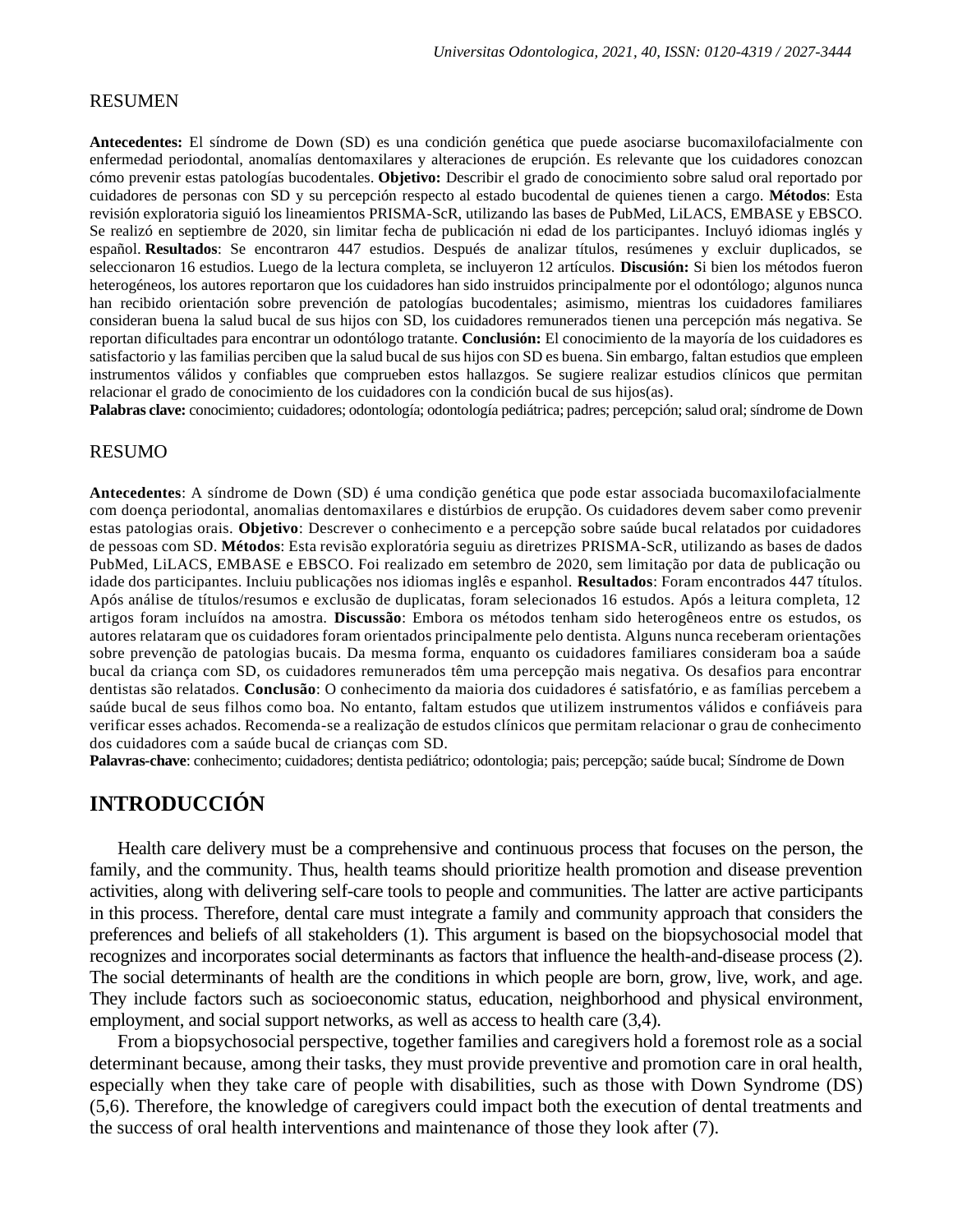DS is one of the most common genetic conditions worldwide. Its cause is a trisomy in the 21st pair (8,9). In recent years, DS rates have been increasing in Latin America. Chile has an incidence higher than 2.2 per 1,000 births, one of the highest in the region (10). People with DS can present different morbidities such as intellectual disability, congenital heart defects, and gastrointestinal abnormalities. In the oral cavity, skeletal and respiratory anomalies, periodontal disease, and eruption alterations are frequent (11).

Due to the high probability of developing oral pathologies, prevention and promotion at an early age can be key to avoiding irreparable long-term damage (5,6). Therefore, recognizing caregivers' knowledge and perception on this condition could be of significant help for the treating dentist to implement educational plans that are consistent with the needs of each patient and their family. Since there is not a current review that brings together available evidence on this topic, the aim of this exploratory review was to determine the amount of knowledge about oral health reported by caregivers of people with DS and to describe their perception regarding the oral health status of those they look after.

#### **MATERIALS AND METHODS**

The following exploratory review followed the methodological structure and recommendations published by Arksey and O'Malley (12) and in accordance with the guidelines outlined in *Preferred Reporting Items for Systematic Review and Meta-Analysis Protocols for Scoping Reviews* (PRISMA-ScR) (13). The research question observed the PCC format (*population, concept, context*) (14). It considered "fathers, mothers and/or caregivers of people with Down Syndrome" (P); "knowledge and perceptions in oral health" (C); and "validated instruments, interviews, questionnaires" (C).

#### **Search Strategy and Databases**

An electronic search took place in September 2020 in the following databases: Embase, PubMed, LiLACS, and EBSCO. The search strategy was adapted to each database with the following key terms and Boolean operators, alone or in combination, where applicable: (*conocimientos* OR *knowledge* OR *perceptions* OR *attitudes* OR *opinion* OR *education* OR *understanding* OR *awareness*) AND (*caregivers*  OR *parents* OR *families* OR cuidadores OR padres) AND (*oral health* OR *salud oral* OR *mouth care* OR *oral hygiene* OR *oral care*) AND (*down syndrome* OR *sindrome de down* OR *trisomy 21*).

## **Eligibility Criteria**

Inclusion criteria were primary studies published in English or Spanish that measured the knowledge or perception of oral health of caregivers of people with DS through questionnaires or interviews. There were no limits regarding participants' age or publication date. Exclusion criteria were publications with no full text available, populations that did not include DS, interventions without an instrument to measure desired outcomes/results, or that did not assess knowledge/perception.

### **Data Recording and Synthesis of Findings**

Three members of the research group independently selected the articles, following the inclusion and exclusion criteria. The team compared and discussed the studies, emphasizing research purpose, methodology, population, and main results obtained. Article registration met Arksey and O'Malley's (12) criteria, to include: authors, title, place of study, purpose, participants, methodology, outcomes measures and main findings.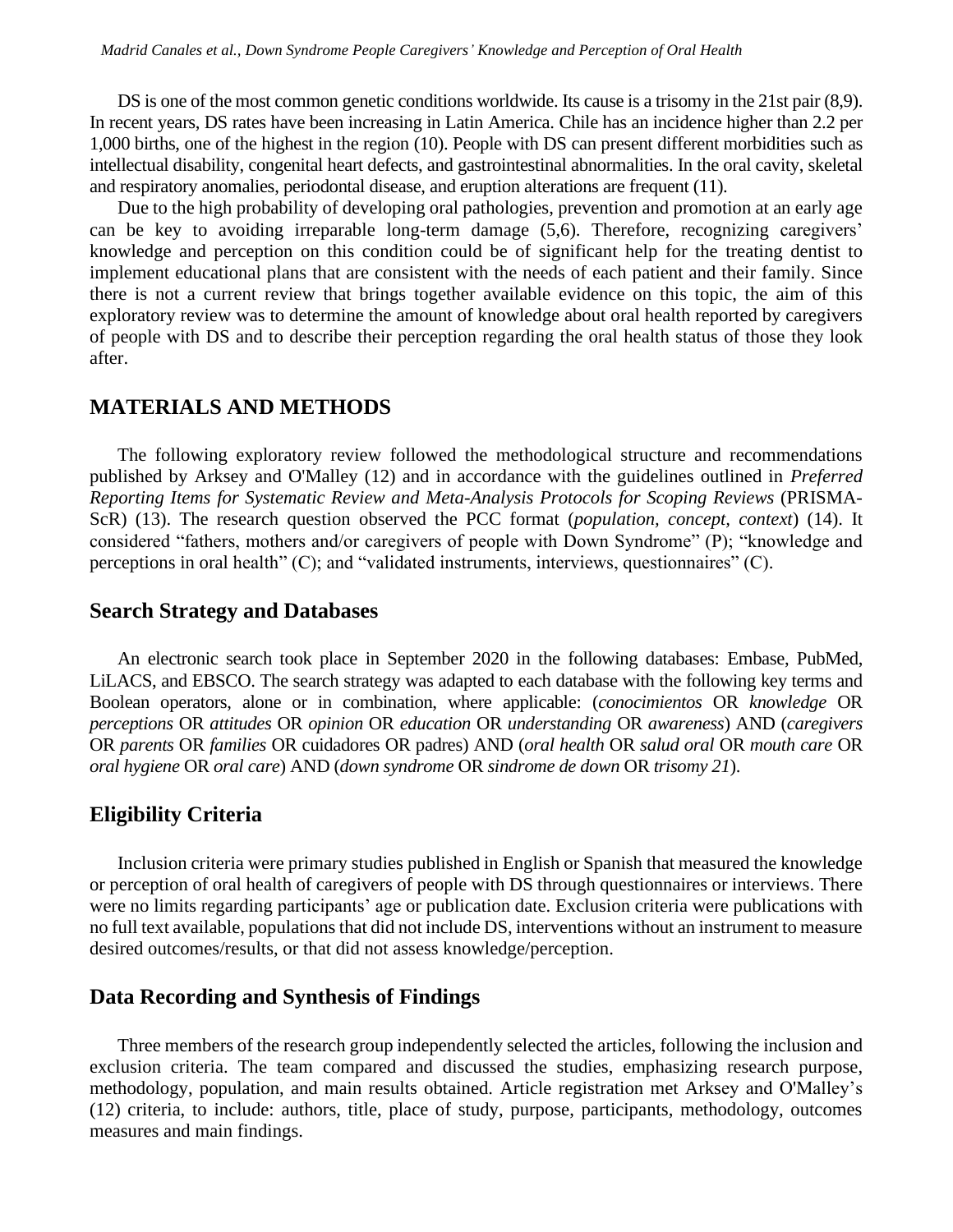# **RESULTS**

### **Study Selection**

Figure 1 presents the study selection process using a PRISMA flowchart (13). The electronic search returned 447 results of which we eliminated 12 duplicates, leaving 435 titles for screening. The screening process eliminated 419 articles after reading titles and abstracts for not being relevant to answer the PCC question or because they were not primary studies, giving a total of 16 eligible studies for full-text reading. Then 7 did not have full-text available, did not include any instrument (i.e., interview or questionnaire) to measure desired outcomes, or was not conducted with the specific population with DS looked at in this review. After completing the full-text readings and having identified studies from other sources (i.e., references from articles selected) which added 7 titles. Three of the latter articles were excluded due to duplications and one did not have full text available. The final sample consisted of 12 articles.



Source: the authors.

# **Description of Studies Included in the Review**

The 12 studies included in the review are in Table 1. The places of the studies included 9 countries: Australia (15), Turkey (16), Belgium (17), Brazil (18-20), United States (21), Saudi Arabia (22,23), United Kingdom (24), Sweden (25), and France (26). Most studies were from Europe and one in Brazil.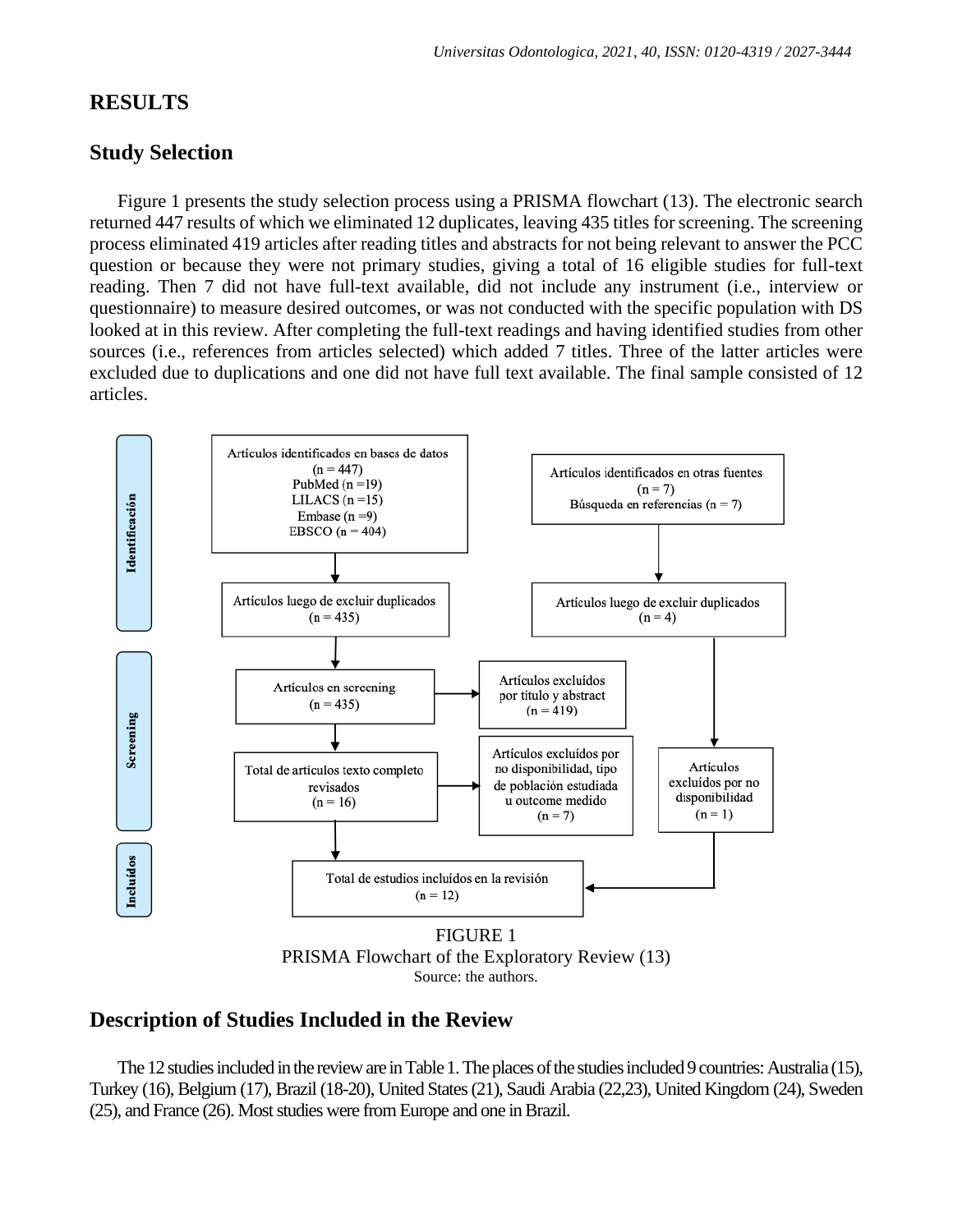| (F/M: fathers and mothers. DS: Down Syndrome. yo: years old) |                                                                                     |                 |                                         |                                                                                                                    |                                                                                                                |
|--------------------------------------------------------------|-------------------------------------------------------------------------------------|-----------------|-----------------------------------------|--------------------------------------------------------------------------------------------------------------------|----------------------------------------------------------------------------------------------------------------|
| <b>Title, Year</b>                                           | Population                                                                          | Country         | Participants                            | <b>Research Design</b>                                                                                             | <b>Outcome measured</b>                                                                                        |
| Jobling, et<br>al., 2006<br>(15)                             | F/M and<br>people with<br>DS<br>$(11-18 yo)$                                        | Australia       | 38 adolescents<br>and their<br>families | Semi-structured interview<br>- Health Knowledge and<br>Behaviour Interview.                                        | Hygiene practices, substance<br>use, exercise, and diet.                                                       |
| Kalyoncu,<br>et al., 2018<br>(16)                            | F/M of people<br>with DS<br>$(2-34 yo)$                                             | Turkey          | 103                                     | Digital self-applied<br>questionnaire (43<br>questions)                                                            | Knowledge, habits, and<br>perception of families about<br>the oral health of children<br>with DS.              |
| Descamps,<br>et al., 2015<br>(17)                            | F/M of people<br>with DS<br>$(2-21 yo)$                                             | Belgium         | 100                                     | Physical self-administered<br>questionnaire                                                                        | Knowledge, habits, and<br>perception of families about<br>the oral health of children<br>with DS.              |
| Carrada, et<br>al., 2020<br>(18)                             | F/M of people<br>with DS<br>$(4-18 yo)$                                             | <b>Brazil</b>   | 144                                     | Family Impact Scale (FIS),<br>physical examination                                                                 | Impact of oral conditions of<br>people with DS on quality of<br>life of their families.                        |
| Scalioni, et<br>al., 2018<br>(19)                            | F/M of people<br>with DS<br>$(4-18 yo)$                                             | <b>Brazil</b>   | 138                                     | Self-applied questionnaire<br>- Oral Health Scale for<br>People with DS (20<br>questions), physical<br>examination | Caregiver perceptions about<br>oral health of children with<br>DS.                                             |
| Minihan, et<br>al., 2014<br>(21)                             | Caregivers of<br>people with<br>intellectual<br>disabilities<br>$(+20 yo)$          | <b>USA</b>      | 808                                     | CAPI - Computer-assisted<br>personal interviewing                                                                  | Experience of paid and<br>family caregivers in oral<br>health care of adults with<br>intellectual disabilities |
| Aljameel,<br>et al., 2020<br>(22)                            | Mothers of<br>people with<br>DS<br>$(12-18y)$                                       | Saudi<br>Arabia | 20                                      | Semi-structured interviews                                                                                         | Perception of oral health of<br>children with DS and impact<br>on quality of life                              |
| Wyne, et<br>al., 2015<br>(23)                                | Caregiver<br>health<br>workers of a<br>center for<br>children with<br>special needs | Saudi<br>Arabia | 60                                      | Self-applied questionnaire                                                                                         | Oral health knowledge and<br>habits of caregivers of<br>children with special needs                            |
| Kaye, et<br>al., 2005<br>(24)                                | F/M and<br>siblings of<br>people with<br>DS<br>$(+20 \text{ años})$                 | <b>UK</b>       | 6 (interview)<br>127<br>(questionnaire) | Mixed. In-depth interview<br>and self-administered<br>paper questionnaire (32<br>questions)                        | Experience and expectations<br>of dental care for adults with<br>DS.                                           |
| Stensson, et<br>al., 2020<br>(25)                            | F/M of<br>children with<br>DS<br>$(1-19 \text{ años})$                              | Sweden          | 101                                     | Digital self-applied<br>questionnaire (17)                                                                         | Knowledge, habits, and<br>perception of families about<br>oral health of children with<br>DS,                  |
| Allison, et<br>al., 2000<br>(26)                             | F/M of<br>siblings with<br>and without<br>DS<br>$(1-39 \text{ años})$               | France          | 204 with DS<br>and 161<br>without DS    | Self-administered paper<br>questionnaire (Oral<br>Assessment-Down<br>Syndrome - OADS)                              | Habits and perception of<br>families about oral health of<br>children with and without<br>DS.                  |

| TABLE 1                                               |
|-------------------------------------------------------|
| Characterization of the Studies in the Review         |
| M. fathers and mothers DS. Down Syndrome, yo: years o |

Source: the authors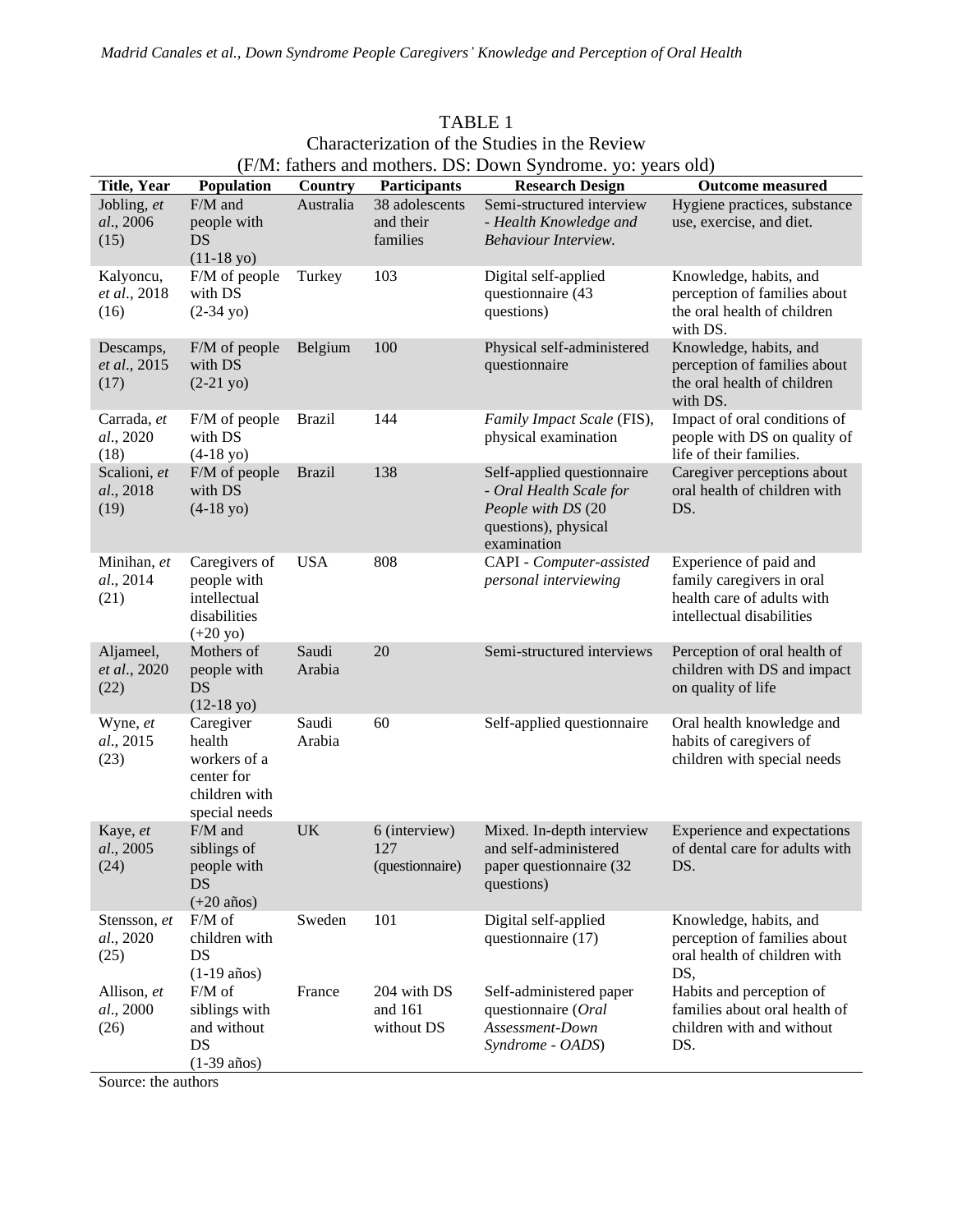Regarding research designs, methodologies were quantitative (16–19,21,23,25,26) and qualitative (15,20,22), and one study used mixed methods (24). Questionnaires were the most used data-collection instrument, some developed by other authors also included in this review. For example, several studies used the *Oral Assessment in Down Syndrome* (OADS) instrument created by Allison and Hennequin (27). On the other side, Stensson (25) translated, validated, and applied the questionnaire created by Descamps *et al.* (17). Application means were print or online; assisted or self-applied.

Studies in this review included the 2000–2020-year interval. The main purpose was to determine the knowledge, habits, and perception of families about the oral health of children with DS and how it impacted their quality of life. The main populations of study were fathers and mothers of people with DS. Other studies looked at the experience of mothers, formal caregivers, and health care professionals who performed care tasks for these people.

#### **DISCUSSION**

In this exploratory review, 12 primary articles studied oral health knowledge of caregivers of people with DS or described their perception regarding the oral health of those they care for. A limited number of studies addressing this issue was available. In addition, the studies showed methodological heterogeneity as some used non-validated questionnaires or no psychometric analysis. Worldwide, more rigorous studies of such issues were from Europe, while in Latin America, only one methodologically appropriate study from Brazil related to the purpose of this review.

## **Caregiver Perception of Oral Health**

Parents who reported their children had good general health also considered their oral health to be adequate (17,25). In general, most families rated the oral health of their children with DS as good or very good (16,17,19,20,22,25). However, a study (21) showed that formal or paid caregivers outside the family, with a statistically significant difference, have a more negative perception of oral health than family members who play the caregiver role. This could suggest the existence of an emotional-family component in the perception of oral health of relatives with DS. On the other hand, a negative perception was more likely when there were malocclusions or the child was between 4 and 9 years of age, the latter due to a greater need for adult supervision since, in most cases, people with DS cannot brush their teeth autonomously (19). Parents who perceive poor oral health in their children also stated that the clinical examination and dental treatment were difficult procedures to perform (25).

Regarding the greatest concerns of caregivers about oral health issues, these focused on caries, pain, and periodontal disease (19,21,22,24). Oliveira, *et al*. (20) recognized an important cultural component in which mothers believe that the main cause of caries in their children is the constant consumption of antibiotics due to recurrent infections, which can be common at an early age of a child with DS (5,9).

The caregivers identified in their children the presence of halitosis, inflammation, and bleeding gums (21,22). Likewise, mothers noted that pain affected their children's mood or general behavior, perceiving crying and anger as indicative signs of the presence of dental pain in children (22).

Knowing how to maintain proper oral hygiene is also another major concern for caregivers. This is due to the need to reinforce or brush teeth, given the lack of manual dexterity or intellectual disability that people with DS may have (19,24). In addition, they reported that home oral care routines are interfered with by behavioral problems, lack of time, or lack of sufficient help to carry it out (21).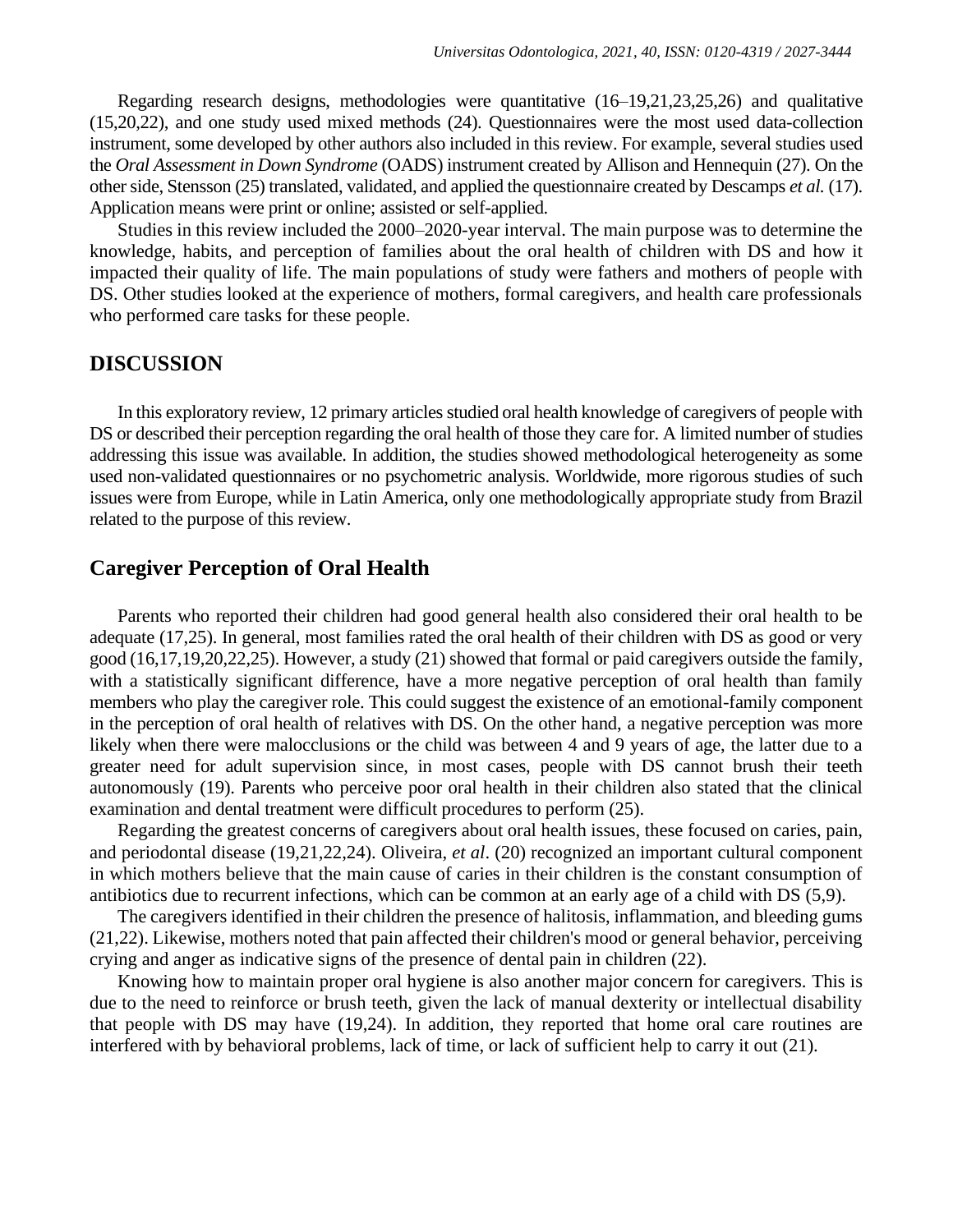#### **Caregiver Perception of Dental Care**

Caregivers were concerned about oral hygiene and taking their children for frequent dental checkups, attending at least once a year (16,17,24). The fathers and mothers who participated in those studies reported the need for an annual check-up, presence of caries, pain, being referred by a health professional, or accompanying siblings as the main reasons for visiting the dentist (16,17).

However, this study also found that 24.2% of families had never taken their children to the dentist (16). When examining the justifications for not doing so, it was found that most families thought their children were too young to go, which was consistent with another study by Descamps, *et al*. (17), in which it was pointed out that children between 2 and 4 years old had never been to the dentist, because their parents considered them too young. Caregivers also reported as reasons for being apprehensive about dental care: assuming that children would be difficult to care for, being unaware of the need to visit the dentist preventively and considering that general health problems were more important than oral health issues (16).

Access to dental care was another issue mentioned by caregivers who reported that they found challenging to find a competent dentist (16,18,26). This affects the frequency of annual visits since they are fewer for not finding a trained professional (26). When comparing the experience of children with DS with that of siblings without this condition, those who did not have this syndrome had a significantly higher probability of having received dental care than the sibling with DS (26). Also, the main dental procedures performed on children with DS were extractions and restorations and that, except for hygiene instruction, very few received preventive care, such as the application of sealants or fluoride varnish (24). In 35% of the families, the child with DS saw the same dentist as her siblings (25) and 57.5% saw the same dentist as their relatives (24). Caregivers also expressed that it would be useful for them to have a list of dentists trained to provide dental care to their children with DS (24).

Finally, caregivers indicated having different dental care experiences; however, the majority (84%) was satisfied with the professional caring for their child (25). In their opinion, it is more important for dentists to be friendly, reassuring, and able to explain procedures before treatment, involving the patient, than someone specialized in treating people with special needs (16,17,24).

## **Impact on Quality of Life**

Although there are no differences regarding how oral health status impacts the quality of life of families of children with or without DS, the parents of the former perceived that situations such as presenting dental caries and leaving them untreated, do have a negative impact on the quality of life of those around them (18). For example, a poor oral condition can directly affect the mood of mothers who reported feeling guilty and neglectful if their children had dental pain (22). Likewise, poor oral condition, halitosis, or aesthetic compromises (20) could alter the child's quality of life and, consequently, the quality of life of the people who care for them. Mothers saw themselves as the most affected member within the family circle, especially when there is pain involved, indicating that they felt irritated, angry, and depressed, preferring to isolate themselves socially until the child felt better (22). Regarding the latter, problems affecting oral health would constitute an obstacle to the child's social acceptance, since pain or dentomaxillary anomalies associated with alterations in orofacial functions, such as speech, breathing and chewing, can disturb their emotional status, leading to a restriction in family activities and generating conflicts within the family (20,22).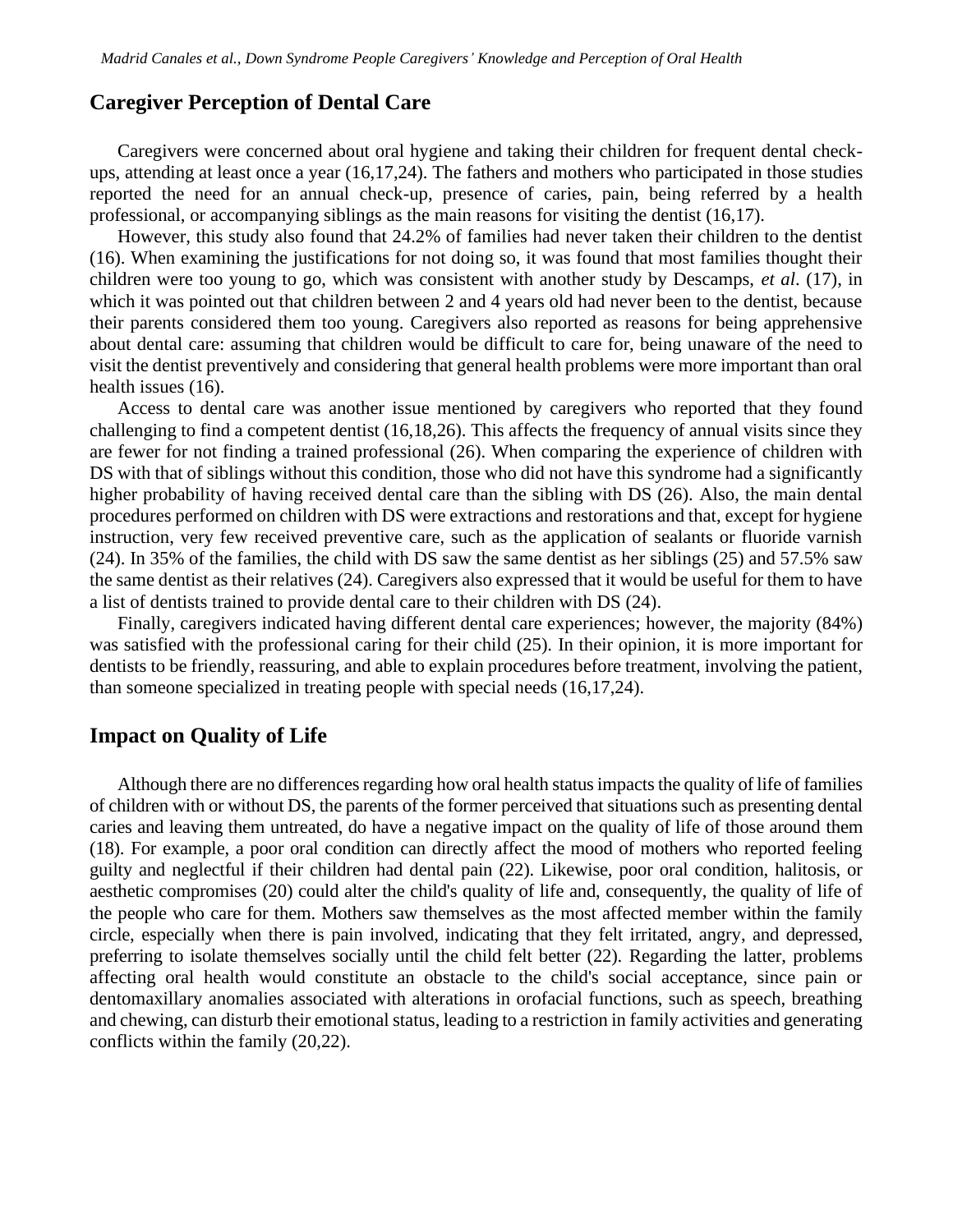## **Caregiver Knowledge of Oral Health of People with DS**

Most caregivers recognized the importance of oral health in chewing, aesthetics, and speech. In addition to being aware that having good oral hygiene is necessary for good general health, they reported having adequate knowledge of dental preventive care and self-care and recognized the influence of a high-sugar diet as the main cause of caries development (23). Likewise, they affirmed the importance of frequent visits to the dentist and brushing teeth, emphasizing this oral hygiene habit as a rule within the home (15,17,23). Regarding the use of fluorides, most caregivers had heard of its role in preventing cavities and only 25% attributed the property of favoring teeth whitening to it. The majority (93.3%) recognized toothpaste as the main source of fluoride and to a lesser extent (20%) drinking water (23).

For the most part, families received information on these topics from a dentist (16,17,21,23–25). Other recognized sources of information were teachers, professionals working in rehabilitation centers, and the Internet (16,17,23). Talking with other parents of children with DS was also considered an important way of learning (24,25); even in one study (24) this practice was pointed out as more useful than asking a health professional directly. It was further noted that, unlike unpaid caregivers, formal or paid caregivers commonly receive training and formal apprenticeship through courses (21). Despite this, a study reported that 20 % of parents had never received any type of guidance regarding the oral status of child with DS (17).

Regarding the knowledge acquired, caregivers declared that they have received education on prevention and promotion measures; for example, oral hygiene instruction, dietary counseling, and use of fluorides, as well as information on common oral conditions in DS, including tooth agenesis and delayed tooth eruption (17,25). 47.5 % rated such teaching as appropriate, and the majority stated that it would be useful to have a brochure with advice on oral health problems commonly associated with DS (24).

### **CONCLUSIONS AND RECOMMENDATIONS**

The knowledge of topics related to oral health reported by most caregivers is satisfactory; they recognize the appropriate measures to prevent oral pathologies.

Although families indicate that the oral health of their children with DS is good, they also recognize that access to dental care should be easier, being essential for them that the professional be friendly, respectful, and focused on the patient needs. Dental health professionals should also provide caregivers with the necessary tools to prevent oral health status from negatively impacting the quality of life of people with DS and those around them.

The methodological heterogeneity of the included studies is a limitation for this review, making it impossible to determine exactly whether the knowledge of parents and caregivers of people with DS impacts their oral status. There is a lack of studies that use valid and reliable instruments to verify these data.

A recommendation is to conduct clinical studies that to associate the knowledge of caregivers with the oral condition of their children with DS.

## **ACKNOWLEDGEMENTS**

This review is part of the ODO UC 2021 project titled, "Perception of knowledge about oral health of parents or caregivers of children with disabilities," funded by the Escuela de Odontología, Facultad de Medicina, Pontificia Universidad Católica de Chile (UC). The project received approval by the UC Health Sciences Ethical-Scientific Committee on 19 November 2020.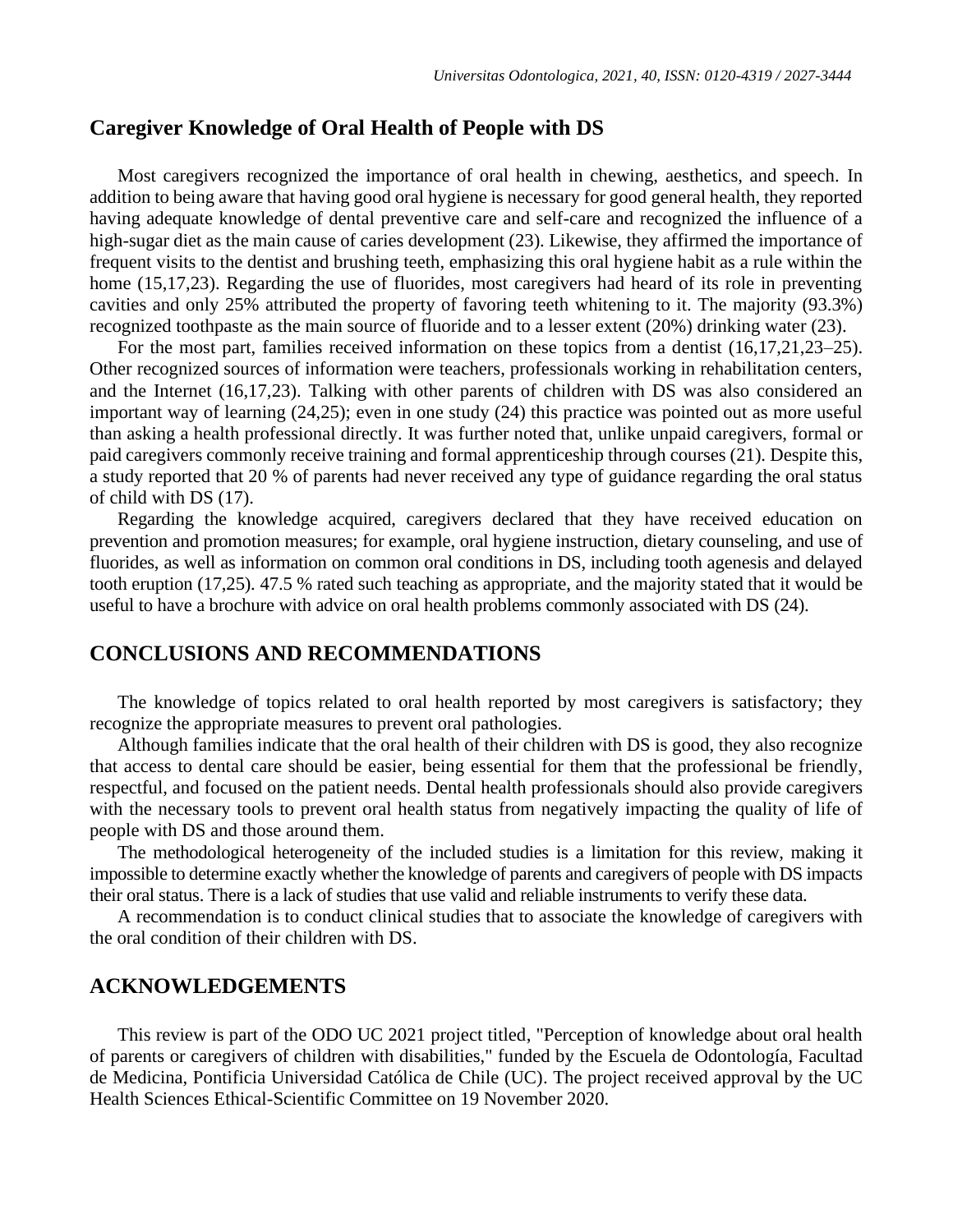#### **REFRENCES**

- 1. Nivelo-Clavijo M, Dois-Castellon A, Ojeda-Cabrera I, Larrea-Quintanilla M, Vargas-Palavicino I, Quiroz-Olave M. Orientaciones para la implementación del Modelo de Atención Integral de Salud Familiar y Comunitaria. Santiago de Chile: Ministerio de Salud, Organización Panamericana de la Salud; 2012.
- 2. Muñoz F. Cambio de modelo de atención sanitaria. Med Fam Andal. 2016; 1: 49-64.
- 3. O'Brien KH. Social determinants of health: the how, who, and where screenings are occurring; a systematic review. Soc Work Health Care. 2019 Sep; 58(8): 719-745. <https://doi.org/10.1080/00981389.2019.1645795>
- 4. Artiga S, Hinton E. Beyond Health Care: The Role of Social Determinants in Promoting Health and Health Equity KFF. 2018.
- 5. Mubayrik AB. The dental needs and treatment of patients with Down Syndrome. Dent Clin North Am. 2016 Jul; 60(3): 613-626[. https://doi.org/10.1016/j.cden.2016.02.003](https://doi.org/10.1016/j.cden.2016.02.003)
- 6. Andreucci-Annunziata P, Morales-Cabello C. El protagonismo de la familia en la atención temprana de niños y niñas con Síndrome de Down, Chile. Rev Latinoam Cienc Soc Niñez Juv. 2019; 17(2).
- 7. Poutanen R, Lahti S, Tolvanen M, Hausen H. Parental influence on children's oral health-related behavior. Acta Odontol Scand. 2006 Oct; 64(5): 286-292.<https://doi.org/10.1080/00016350600714498>
- 8. Bull MJ. Down Syndrome. N Engl J Med. 2020 Jun 11; 382(24): 2344-2352.<https://doi.org/10.1056/NEJMra1706537>
- 9. Crawford D, Dearmun A. Down's syndrome. Nurs Child Young People. 2016 Nov 8; 28(9): 17. <https://doi.org/10.7748/ncyp.28.9.17.s19>
- 10. Nazer-H J, Cifuentes-O L. Estudio epidemiológico global del síndrome de Down. Rev Chil Pediatr. 2011; 82(2): 105- 112.<http://dx.doi.org/10.4067/S0370-41062011000200004>
- 11. Kaczorowska N, Kaczorowski K, Laskowska J, Mikulewicz M. Down syndrome as a cause of abnormalities in the craniofacial region: A systematic literature review. Adv Clin Exp Med. 2019 Nov; 28(11): 1587-1592. <http://dx.doi.org/10.17219/acem/112785>
- 12. Arksey H, O'Malley L. Scoping studies: towards a methodological framework. Int J Soc Res Methodol. 2007 Feb; 8(1): 19-32[. https://doi.org/10.1080/1364557032000119616](https://doi.org/10.1080/1364557032000119616)
- 13. Tricco AC, Lillie E, Zarin W, O'Brien KK, Colquhoun H, Levac D, Moher D, Peters MDJ, Horsley T, Weeks L, Hempel S, Akl EA, Chang C, McGowan J, Stewart L, Hartling L, Aldcroft A, Wilson MG, Garritty C, Lewin S, Godfrey CM, Macdonald MT, Langlois EV, Soares-Weiser K, Moriarty J, Clifford T, Tunçalp Ö, Straus SE. PRISMA Extension for Scoping Reviews (PRISMA-ScR): Checklist and Explanation. Ann Intern Med. 2018 Oct 2; 169(7): 467-473. <https://doi.org/10.7326/M18-0850>
- 14. Delaney L. Apply PCC. Scoping Reviews. Guides at University of South Australia. Adelaide: the University; 2021.
- 15. Jobling A, Cuskelly M. Young people with Down syndrome: a preliminary investigation of health knowledge and associated behaviours. J Intellect Dev Disabil. 2006 Dec; 31(4): 210-8[. https://doi.org/10.1080/13668250600999186](https://doi.org/10.1080/13668250600999186)
- 16. Kalyoncu IO, Giray FE, Tanboga I. Parent's attitudes and knowledge on oral health in a group of individuals with Down syndrome in Turkey. J Pak Med Assoc. 2018 Sep; 68(9): 1368-1372.
- 17. Descamps I, Marks LA. Oral health in children with Down syndrome: Parents' views on dental care in Flanders (Belgium). Eur J Paediatr Dent. 2015 Jun; 16(2): 143-148.
- 18. Carrada CF, Scalioni FAR, Abreu LG, Ribeiro RA, Paiva SM. Impact of oral conditions of children/adolescents with Down syndrome on their families' quality of life. Spec Care Dentist. 2020 Mar; 40(2): 175-183. <https://doi.org/10.1111/scd.12444>
- 19. Scalioni F, Carrada CF, Abreu L, Ribeiro RA, Paiva SM. Perception of parents/caregivers on the oral health of children/adolescents with Down syndrome. Spec Care Dentist. 2018 Nov; 38(6): 382-390. <https://doi.org/10.1111/scd.12321>
- 20. Oliveira AC, Pordeus IA, Luz CL, Paiva SM. Mothers' perceptions concerning oral health of children and adolescents with Down syndrome: a qualitative approach. Eur J Paediatr Dent. 2010 Mar; 11(1): 27-30.
- 21. Minihan PM, Morgan JP, Park A, Yantsides KE, Nobles CJ, Finkelman MD, Stark PC, Must A. At-home oral care for adults with developmental disabilities: a survey of caregivers. J Am Dent Assoc. 2014 Oct; 145(10): 1018-1025. <https://doi.org/10.14219/jada.2014.64>
- 22. AlJameel AH, Watt RG, Tsakos G, Daly B. Down syndrome and oral health: mothers' perception on their children's oral health and its impact. J Patient Rep Outcomes. 2020 Jun 16; 4(1): 45.<https://doi.org/10.1186/s41687-020-00211-y>
- 23. Wyne A, Hammad N, Splieth C. Oral health knowledge of health care workers in special children's center. Pak J Med Sci. 2015 Jan-Feb; 31(1): 164-168[. https://doi.org/10.12669/pjms.311.6477](https://doi.org/10.12669/pjms.311.6477)
- 24. Kaye PL, Fiske J, Bower EJ, Newton JT, Fenlon M. Views and experiences of parents and siblings of adults with Down Syndrome regarding oral healthcare: a qualitative and quantitative study. Br Dent J. 2005 May 14; 198(9): 571-578, discussion 559.<https://doi.org/10.1038/sj.bdj.4812305>
- 25. Stensson M, Norderyd J, Van Riper M, Marks L, Björk M. Parents' perceptions of oral health, general health and dental health care for children with Down syndrome in Sweden. Acta Odontol Scand. 2021 May; 79(4): 248-255. <https://doi.org/10.1080/00016357.2020.1824015>